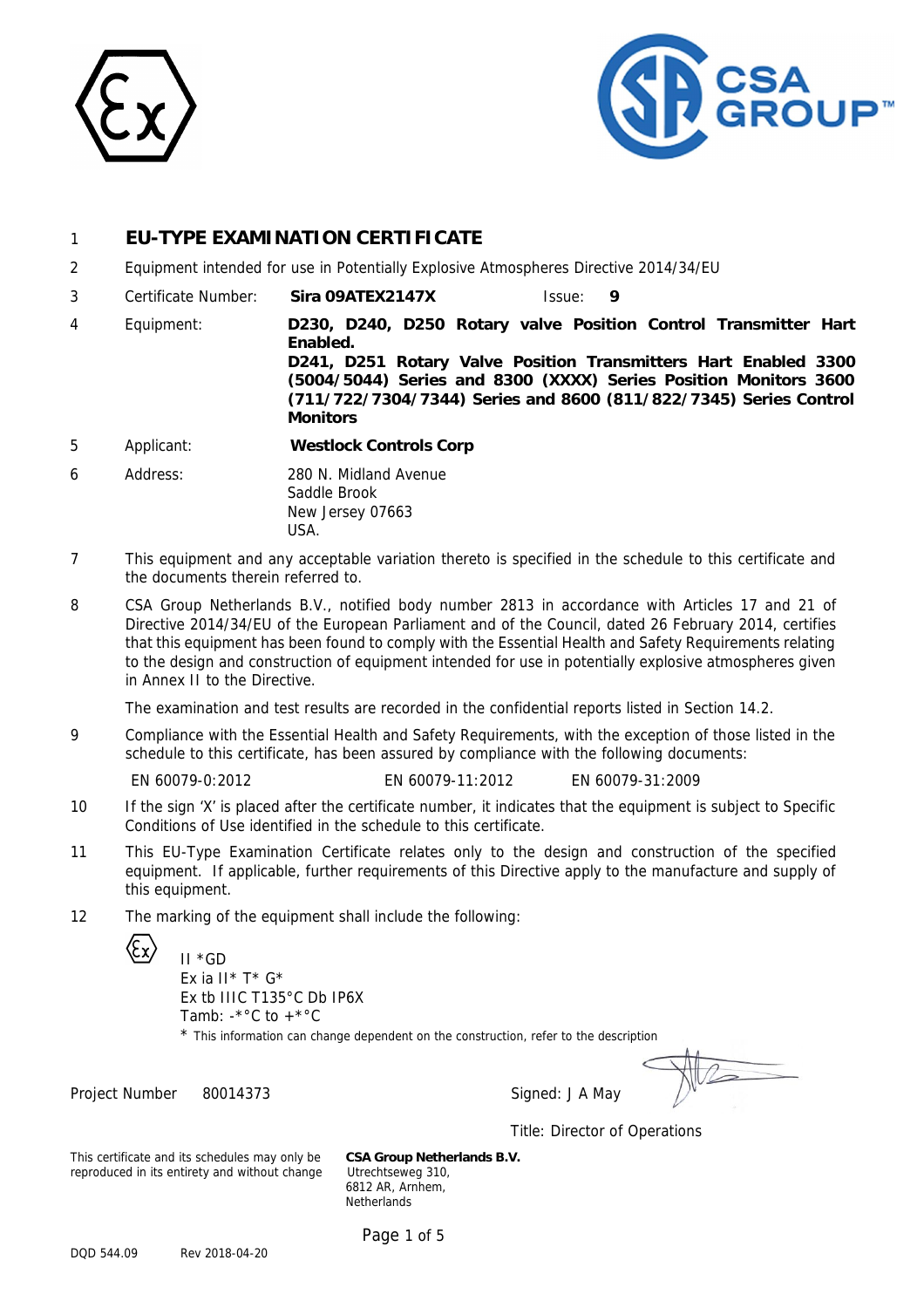



### **EU-TYPE EXAMINATION CERTIFICATE Sira 09ATEX2147X**

**Issue 9**

#### 13 **DESCRIPTION OF EQUIPMENT**

The 3300 (5004/5044), 3600 (711/722/7304/7344), 8300 (XXXX) and 8600 (811/822/7345) Series Valve Monitors are constructed from a 2-part aluminium, stainless steel or Grilamid TR 90 UV materials depending on the option/part number type selected. The enclosure contains a number of different types of proximity switches/sensors, simple mechanical type switches, solenoid valves or optional DS Transmitter/CS Transmitter/RS Transmitter depending on the build/model option selected. A terminal strip(s) is internally mounted to facilitate the electrical wiring between the internal electrical parts and the external cables. External electrical connections are made to the screw type terminals with access for the cables being provided by a number of cable glands arranged on the bottom part of the enclosure. In addition to the foregoing, internal, electrical parts, the 3600 and 8600 Series are fitted with a number of external, pneumatic parts operated by the internal solenoids/valves.

Some versions have a single metallic shaft that emerges from the top and the bottom faces of the enclosure, a polycarbonate or Grilamid beacon may optionally be fitted to this shaft that on top of the enclosure. This visual indicator provides symbols or words that indicate the 'open' or 'closed' position or direction of flow; the state of the valve is further visibly enhanced by the use of different background colours for the words or symbols.

Models D230, D240, D250, D241, D251 Series Transmitters: Are constructed from two part aluminum, stainless steel or Grilamid TR 90 UV materials depending on the option/part number type selected. A number of different types of proximity switches/sensors, simple mechanical type switches and solenoid valves offered as options.

#### **Proximity switches/sensors**

These are Ex approved devices certified under the following certificates:

| PTB 00 ATEX 2032X | PTB 00 ATEX 2049X        | PTB 01 ATEX 2191   |
|-------------------|--------------------------|--------------------|
| PTB 00 ATEX 2048X | <b>PTB 99 ATFX 2219X</b> | KEMA 02 ATEX 1090X |

#### **Solenoid valves:**

These are Ex approved devices certified under the following certificates that may be fitted to the 3600 and 8600 control monitors.

PTB 02 ATEX 2154 IBExU 01 ATEX 1060X CML 17ATEX2046X DMT01ATEX E026X

#### **Mechanical switches:**

The simple mechanical switch types are either MAGNUM XT90 Proximity Switch (Reed Switches SPDT) or SPST) or V3 Micro Mechanical Switches (SPDT or SPST), or Magnum switches (SW-110403UK, SW-071403UK, SW-020805UK, SW-040701UK and SW-030901UK).

#### **Foundation Fieldbus Network Module:**

FPAC2 FM14ATEX0006X

#### **Optional DS Position Transmitter/CS Transmitters/RS Transmitter**

These devices may be fitted to all Valve Monitors.

This certificate and its schedules may only be reproduced in its entirety and without change **CSA Group Netherlands B.V.** Utrechtseweg 310, 6812 AR, Arnhem Netherlands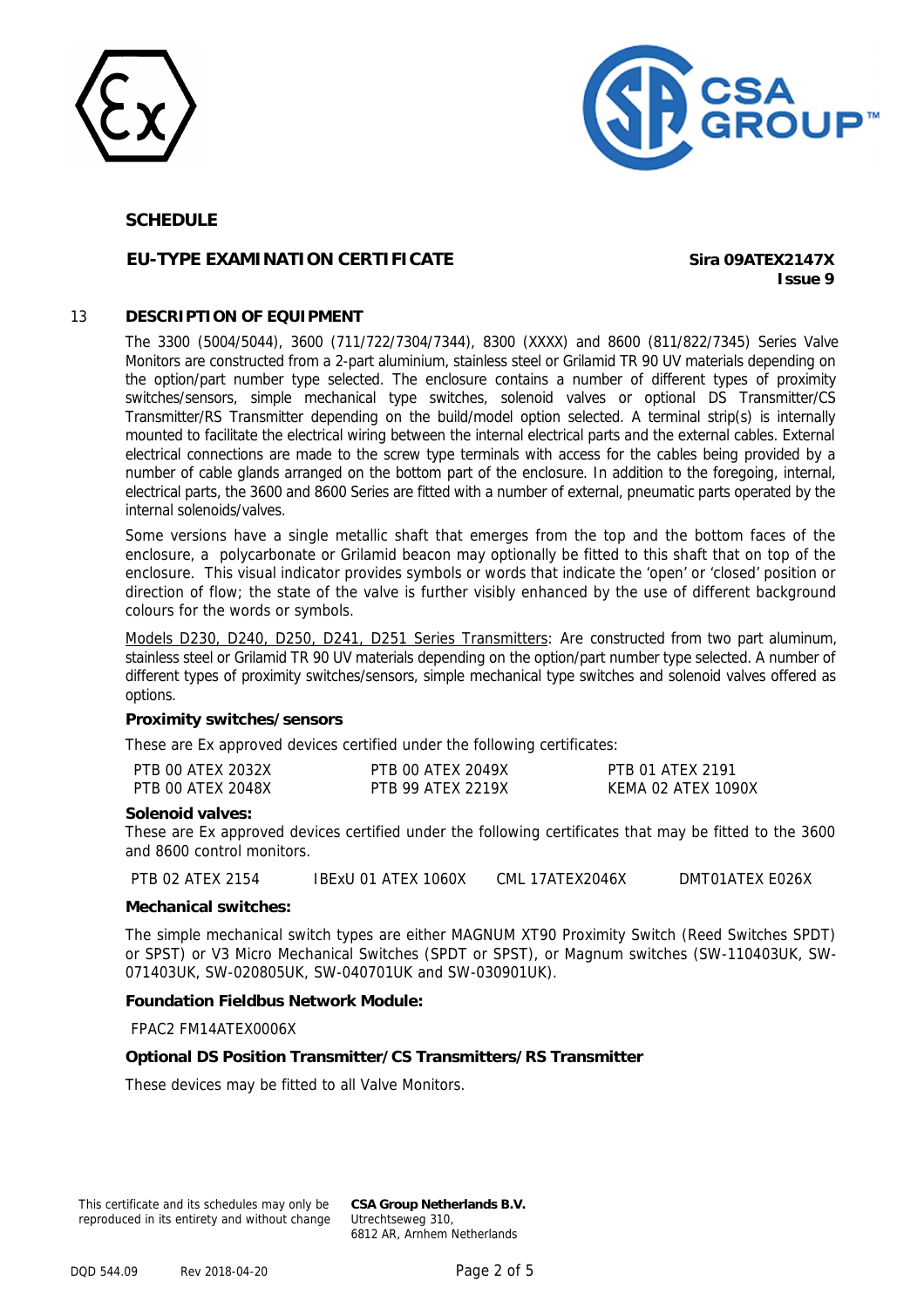



## **EU-TYPE EXAMINATION CERTIFICATE Sira 09ATEX2147X**

# **Issue 9**

The manufacturer shall mark their products taking into account the following restrictions:

- The ATEX marking shall be either 1GD or 2GD dependent on the specification of the devices that are fitted.
- The gas group shall be either IIB or IIC dependent on the specification of the devices that are fitted.
- The temperature class is dependent on the specification of the devices that are fitted.
- The EPL shall be either Ga or Gb dependent on the specification of the devices that are fitted and enclosure material/size.
- The lower ambient temperature is dependent on the specification of the devices that are fitted; in addition, the manufacturer shall not mark their products with a lower ambient temperature that is below the following limits:

| <b>Limit</b>     | <b>Gasket &amp; O-Ring material</b> | l Enclosure material                                                                  | Devices allowed to be fitted |
|------------------|-------------------------------------|---------------------------------------------------------------------------------------|------------------------------|
| $-40^{\circ}$ C  | Any                                 | plastic, LG2 plastic, Any<br>LG1                                                      |                              |
|                  |                                     | aluminium or stainless steel                                                          |                              |
| -50 $^{\circ}$ C |                                     | Buna-N, Fluorosilicone or   Aluminium or stainless steel   Certificate PTB00ATEX2049X |                              |
|                  | <b>FPDM</b>                         |                                                                                       | sensor models SJ3,5-SN,      |
| $-60^{\circ}$ C  | Silicone                            | Aluminium or stainless steel                                                          | NJ10-30GK-SN, NJ4-12GK-SN    |

The maximum ambient temperature is dependent on devices that are fitted and is limited to  $+55^{\circ}$ C for LG1 plastic enclosures and +60°C for metal or LG2 enclosures.

**Variation 1** - This variation introduced the following change:

i. The introduction of a new re-designed LG2 enclosure for dust protection Group IIIC 'Ex tb' was approved a Special Condition for Safe Use was introduced as a result of this change.

**Variation 2** - This variation introduced the following change:

i. Inclusion of the North American Model numbers corresponding to the European Model numbers as shown in the following table:

| European model no. | l North American model no. | Type     |                                     |
|--------------------|----------------------------|----------|-------------------------------------|
| 3300               | 5004 / 5044                | Position | Note: The 8300 currently does       |
| 3600               | 711 / 722                  | Control  | not have a North American           |
| 8300               | XXXX                       | Position | equivalent series number, the       |
| 8600               | 811                        | Control  | XXXX is for future use if required. |

**Variation 3** - This variation introduced the following changes:

- i. Following appropriate assessment to demonstrate compliance with the latest technical knowledge, the documents previously listed in section 9, EN 60079-0:2006, EN 60079-11:2007, EN 61241-0:2006 and EN 61241-1:2004, were replaced by EN 60079-0:2012 and EN 60079-11:2011, the markings in section 12 were updated accordingly. These standards now apply to all products.
- ii. It was recognised that metal enclosures that are constructed in accordance with note 6 in drawing MS-060801UK, MS-070801UK, MS-070802UK and MS-070803UK can be marked -50°C. The notes associated with the marking and conditions of certification were amended accordingly.
- iii. The removal of the Piezo Valve (HOERBIGER) (DMT 01ATEXE026X,) and the introduction of Nass Magnet GmbH type 1259 Solenoid Valve (PTB 02 ATEX 2154), the description was amended accordingly.

**Variation 4** - This variation introduced the following changes:

- i. The addition of the Piezo Valve (HOERBIGER) certified to DMT 01ATEXE026X.
- ii. The addition of FPAC2 Foundation Fieldbus Valve Position Monitor certified to FM14ATEX0006X.

This certificate and its schedules may only be reproduced in its entirety and without change **CSA Group Netherlands B.V.** Utrechtseweg 310, 6812 AR, Arnhem Netherlands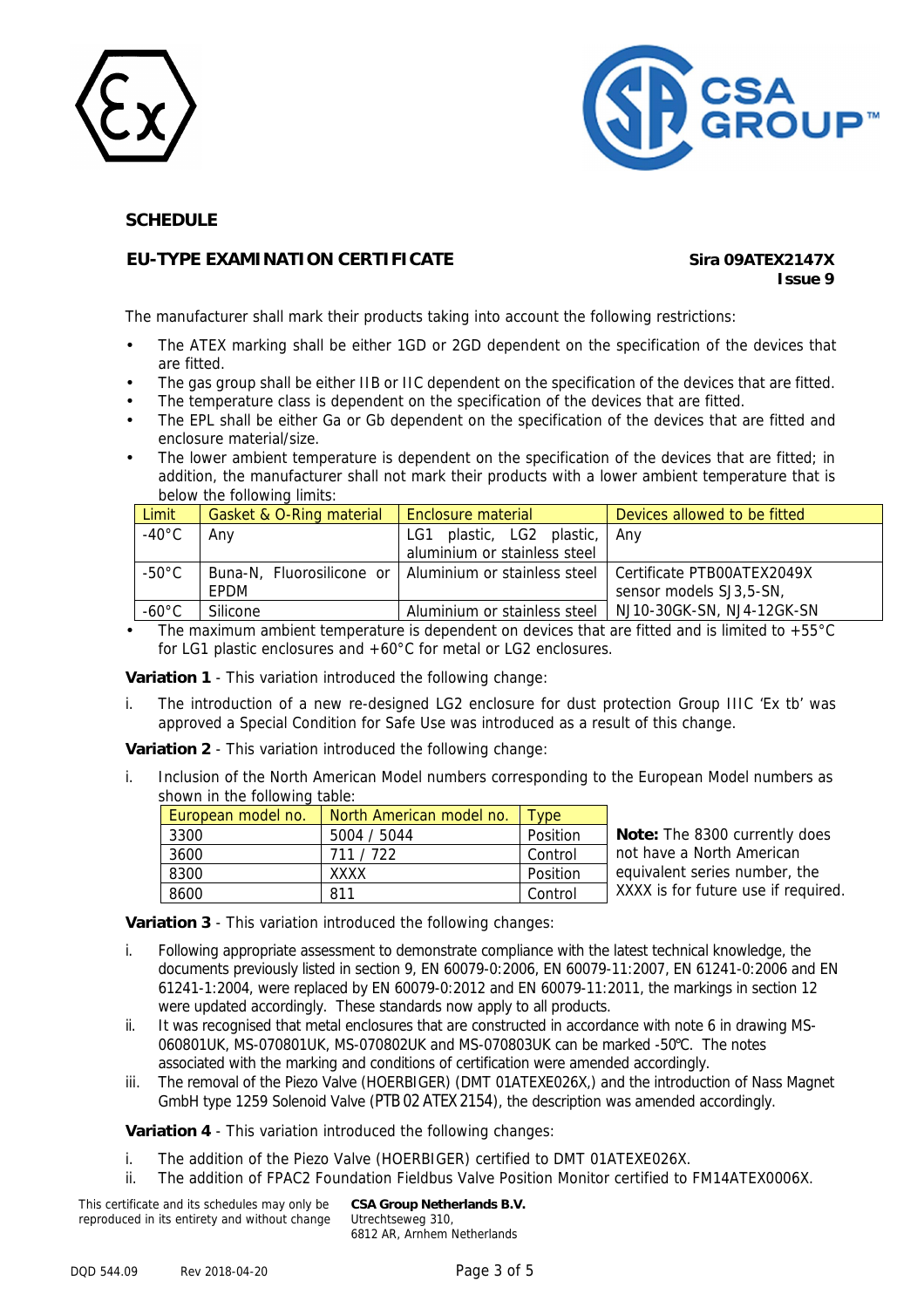



## **EU-TYPE EXAMINATION CERTIFICATE Sira 09ATEX2147X**

**Issue 9**

- iii. The addition of a new terminal strip option.
- iv. The addition of a range of Magnum switches (SW-110403UK, SW-071403UK, SW-020805UK, SW-040701UK and SW-030901UK).
- v. The Special Condition for Safe Use relating to certified internal devices was amended to recognise the above changes.

**Variation 5** - This variation introduced the following changes:

- i. The equipment using metal enclosures may be used at -60°C when fitted with a silicone gasket and O-ring.
- ii. The additional manufacturer's name and address was changed from, Westlock Controls Corporation, 280 N Midland Avenue, Saddle Brook, NJ 07662, USA to, Westlock Controls, 280 N. Midland Avenue, Saddle Brook, NJ 07663, USA.
- iii. A Condition of Certification was amended; this is to clarify the construction of the equipment.

**Variation 6** - This variation introduced the following change:

i. The standard EN 60079-11 in Section 9 was amended to correct a typographical error.

**Variation 7** - This variation introduced the following changes:

- i. Inclusion of additional model numbers. The description was amended accordingly.
- ii. Update to ATEX certificate of a Solenoid Valve used in 3600 and 8600 control monitors.
- iii. Update of Label drawing
- iv. Update to Applicant's and Manufacturer's Name and Address.

Removal of applicant's name and address (UK branch) from certificate.

The Applicant's name was changed from "Westlock Controls" to "Westlock Controls Corp". The address remained unchanged.

The manufacturer's information is the same as applicant.

**Variation 8** - This variation introduced the following changes:

- i. Add an alternative DS Position transmitter model EL40272-XXXY-ZZZ.
- ii. Addition of the new series D230, D240, D250, D241, D251 HART Position transmitters.
- iii. Addition of new model 822 Valve Monitor.
- iv. The description was amended to reflect these changes.

#### 14 **DESCRIPTIVE DOCUMENTS**

#### 14.1 **Drawings**

Refer to Certificate Annexe.

#### 14.2 **Associated Sira Reports and Certificate History**

| <b>Issue</b> | Date              | Report no. | Comment                           |
|--------------|-------------------|------------|-----------------------------------|
| $\Omega$     | 28 August 2009    | R52L17470E | The release of prime certificate. |
|              |                   | R52L17470F |                                   |
|              | 17 May 2012       | R27011A/00 | The introduction of Variation 1.  |
| 2            | 07 February 2013  | R29638A/00 | The introduction of Variation 2.  |
| 3            | 04 August 2014    | R70005635B | The introduction of Variation 3.  |
| 4            | 12 August 2015    | R70023399A | The introduction of Variation 4.  |
| -5           | 29 September 2015 | R70043488A | The introduction of Variation 5.  |

This certificate and its schedules may only be reproduced in its entirety and without change **CSA Group Netherlands B.V.** Utrechtseweg 310, 6812 AR, Arnhem Netherlands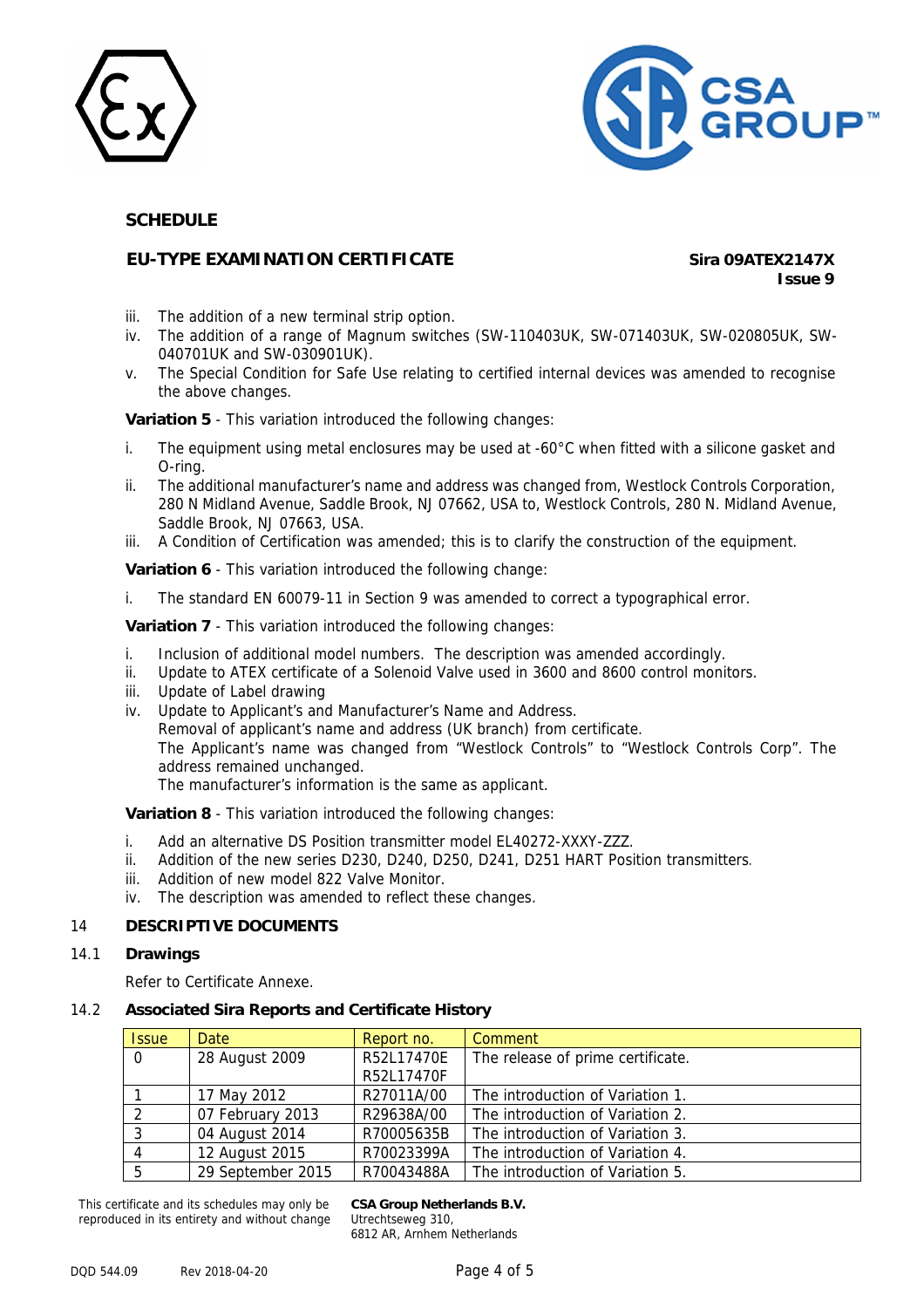



## **EU-TYPE EXAMINATION CERTIFICATE Sira 09ATEX2147X**

## **Issue 9**

| <i><b>Issue</b></i> | Date             | Report no. | Comment                                                                                                                                |
|---------------------|------------------|------------|----------------------------------------------------------------------------------------------------------------------------------------|
| 6                   | 05 February 2016 | R70064155A | The introduction of Variation 6.                                                                                                       |
|                     | 27 June 2019     | R70218432A | This Issue covers the following changes:                                                                                               |
|                     |                  |            | EC Type-Examination Certificate in accordance with                                                                                     |
|                     |                  |            | 94/9/EC updated to EU Type-Examination Certificate in                                                                                  |
|                     |                  |            | accordance with Directive 2014/34/EU. (In accordance                                                                                   |
|                     |                  |            | with Article 41 of Directive 2014/34/EU, EC Type-Examination                                                                           |
|                     |                  |            | Certificates referring to 94/9/EC that were in existence prior to the                                                                  |
|                     |                  |            | date of application of 2014/34/EU (20 April 2016) may be referenced<br>as if they were issued in accordance with Directive 2014/34/EU. |
|                     |                  |            | Variations to such EC Type-Examination Certificates may continue to                                                                    |
|                     |                  |            | bear the original certificate number issued prior to 20 April 2016.)                                                                   |
|                     |                  |            | The introduction of Variation 7.                                                                                                       |
| 8                   | 15 October 2019  | 1419       | Transfer of certificate Sira 09ATEX2147X from Sira                                                                                     |
|                     |                  |            | Certification Service to CSA Group Netherlands B.V.                                                                                    |
| Q                   | 12 February 2020 | R80014373A | The introduction of Variation 8.                                                                                                       |

- 15 **SPECIFIC CONDITIONS OF USE** (denoted by X after the certificate number)
- 15.1 The user/installer shall install these products taking into account any restrictions or special conditions for safe use that are applicable to the previously certified devices that are used in them.
- 15.2 The various devices (switches, sensors and transmitters) shall be treated as separate intrinsically safe circuits.
- 15.3 WARNING: POTENTIAL ELECTROSTATIC CHARGING HAZARD- Refer to the instructions on how to clean the equipment safely and prevent static charge build-up on the Grilamid enclosure or beacon (when fitted).
- 15.4 When the enclosure is manufactured from aluminium ignition sources due to impact and friction sparks may occur. This shall be considered when the monitor is being installed, particularly in locations that specifically require Group II, Category 1G equipment.
- 15.5 For all types of enclosures the maximum dust layer shall be no greater than 5 mm ( $T_5$  135°C)

#### 16 **ESSENTIAL HEALTH AND SAFETY REQUIREMENTS OF ANNEX II** (EHSRs)

The relevant EHSRs that are not addressed by the standards listed in this certificate have been identified and individually assessed in the reports listed in Section 14.2.

This certificate and its schedules may only be reproduced in its entirety and without change

**CSA Group Netherlands B.V.** Utrechtseweg 310, 6812 AR, Arnhem Netherlands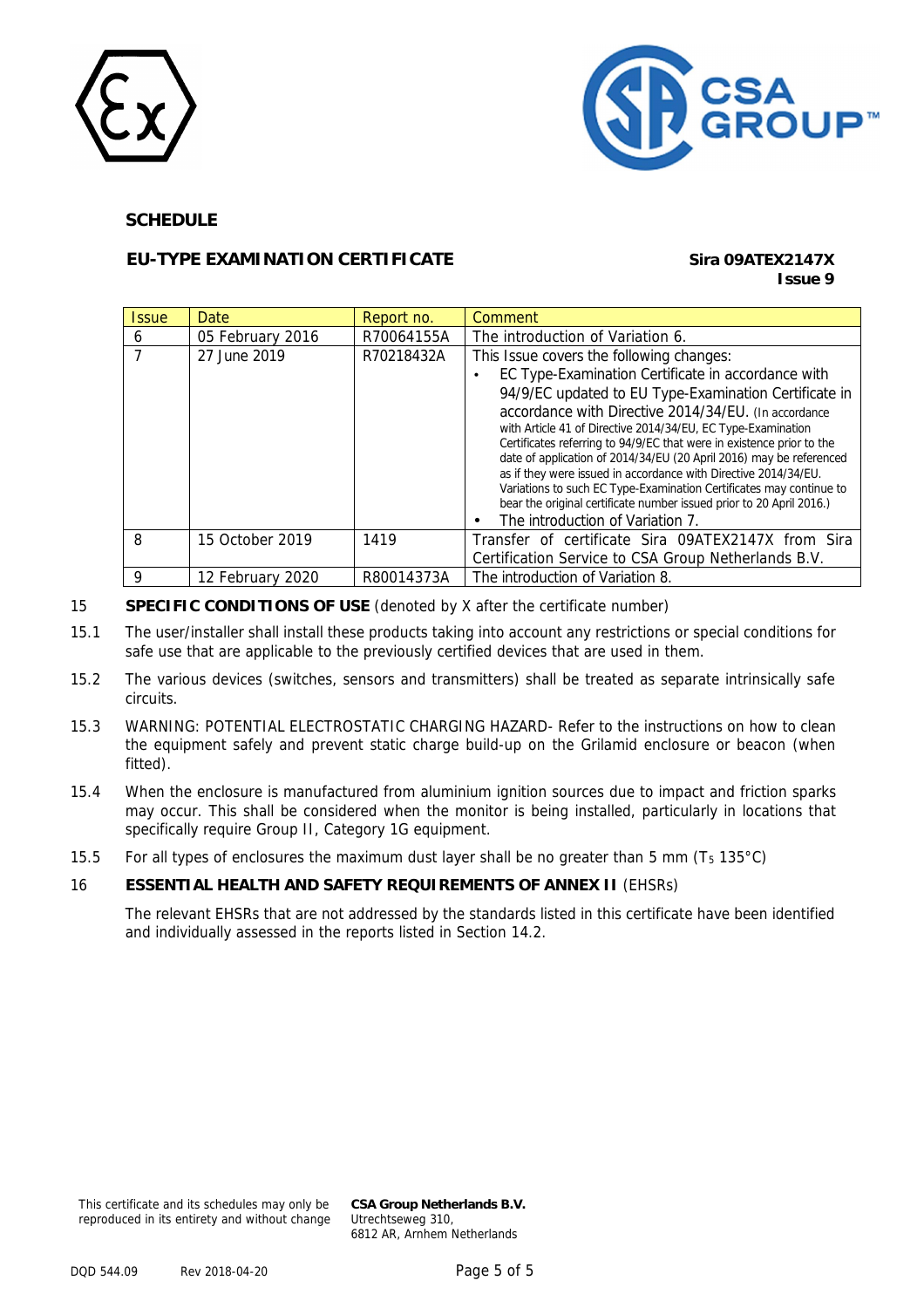

**Certificate Number: Sira 09ATEX2147X Equipment: D230, D240, D250 Rotary valve Position Control Transmitter Hart Enabled. D241, D251 Rotary Valve Position Transmitters Hart Enabled 3300 (5004/5044) Series and 8300 (XXXX) Series Position Monitors 3600 (711/722/7304/7344) Series and 8600 (811/822/7345) Series Control Monitors Applicant: Westlock Controls Corp** 

## **Issue 0**

 $\overline{a}$ 

| Drawing no. | Sheet   Rev.                 | Date (Sira stamp) | <b>Description</b>                                      |
|-------------|------------------------------|-------------------|---------------------------------------------------------|
| MS-060801UK | $1$ to $3 \nightharpoonup A$ | 30 Apr 09         | 3300 Ex ia ATEX / IEC Approval Drawing                  |
| MS-070801UK | 1 to $3 \mid A$              | 30 Apr 09         | 3600 Ex ia ATEX / IEC Approval Drawing                  |
| MS-070802UK | $1$ to $3 \nightharpoonup A$ | 30 Apr 09         | 8300 Ex ia ATEX / IEC Approval Drawing                  |
| MS-070803UK | 1 to 5 $\overline{A}$        | 30 Apr 09         | 8600 Ex ia ATEX / IEC Approval Drawing                  |
| LB-020901UK | $1$ to $3$   -               | 24 Aug 09         | 3300, 3600, 8300 & 8600 ATEX / IECEX Ex ia Label Master |

The following drawings describing the Westlock CS Transmitter are also included:

| Drawing no. | <b>Sheet</b> | Rev. | Date (Sira stamp) | <b>Description</b>                |
|-------------|--------------|------|-------------------|-----------------------------------|
| SC-10128    | 1 of 1       |      | 30 Apr 09         | CS Surface Mount (Schematic)      |
| EL-30264    | 1 of 1       |      | 30 Apr 09         | PCB Assembly CS Surface Mount PCB |

#### **Issue 1**

| Drawing no. | <b>Sheets</b> | Rev. | Date (Sira stamp) Description |                                           |
|-------------|---------------|------|-------------------------------|-------------------------------------------|
| MS-070802UK | 1 to 5        | B    | 11 May 12                     | 18300 Ex ia ATEX / IEC APPROVAL DRAWING   |
| MS-070803UK | 1 to 6        | B    | 11 May 12                     | l 8600 Ex ia ATEX / IEC APPROVAL DRAWING. |
| LB-020901UK | 1 to 6        | А    | 11 May 12                     | I ATEX / IECEx Ex ia LABEL MASTER         |

#### **Issue 2**

| Drawing no. | <b>Sheets</b> | Rev. | Date (Sira stamp)     | <b>Description</b>                  |
|-------------|---------------|------|-----------------------|-------------------------------------|
| LB-020901UK | to<br>h       |      | 0 <sub>1</sub><br>Feb | 330 & ATEX/IECEx Ex ia Label Master |

#### **Issue 3**

| <b>Drawing</b> | <b>Sheets</b> | Rev.   | Date (Sira stamp) | <b>Description</b>                                         |
|----------------|---------------|--------|-------------------|------------------------------------------------------------|
| LB-020901UK    | 1 of 4        | $\sim$ | 28 Jul 14         | 3300, 3600, 8300 & 8600 AVID Ex ia ATEX/IECEx Master Label |
|                |               |        |                   | Drawing                                                    |
| MS-060801UK    | 1 to 3        | B      | 28 Jul 14         | 3300 Ex ia ATEX/IEC Approval Drawing                       |
| MS-070801UK    | 1 to $3$      | B      | 28 Jul 14         | 3600 Ex ia ATEX/IEC Approval Drawing                       |
| MS-070802UK    | 1 to $5$      |        | 28 Jul 14         | 8300 Ex ia ATEX/IEC Approval Drawing                       |
| MS-070803UK    | 1 to 6        |        | 28 Jul 14         | 8600 Ex ia ATEX/IEC Approval Drawing                       |

#### **Issue 4**

| <b>Drawing</b>     | <b>Sheets</b> | Rev. | Date (Sira stamp) | <b>Description</b>                                         |
|--------------------|---------------|------|-------------------|------------------------------------------------------------|
| LB-020901UK        | 1 of $4$      | D    | 15 Jul 15         | 3300, 3600, 8300 & 8600 AVID Ex ia ATEX/IECEX Master Label |
|                    |               |      |                   | Drawing                                                    |
| <b>MS-060801UK</b> | 1 to 3        |      | 19 May 15         | 3300 Ex ia ATEX/IEC Approval Drawing                       |
| MS-070801UK        | 1 to $3$      |      | 19 May 15         | 3600 Ex ia ATEX/IEC Approval Drawing                       |
| MS-070802UK        | 1 to $3$      | D    | 19 May 15         | 8300 Ex ia ATEX / IEC Approval Drawing                     |
| MS-070803UK        | 1 to 6        | D    | 19 May 15         | 8600 Ex ia ATEX/IEC Approval Drawing                       |
| MS-011501UK        | 1 of 1        |      | 19 May 15         | Magnum IL & EOL ATEX/IECEx approval drawing                |

This certificate and its schedules may only be **CSA Group Netherlands B.V.** reproduced in its entirety and without change

6812 AR, Arnhem, **Netherlands**